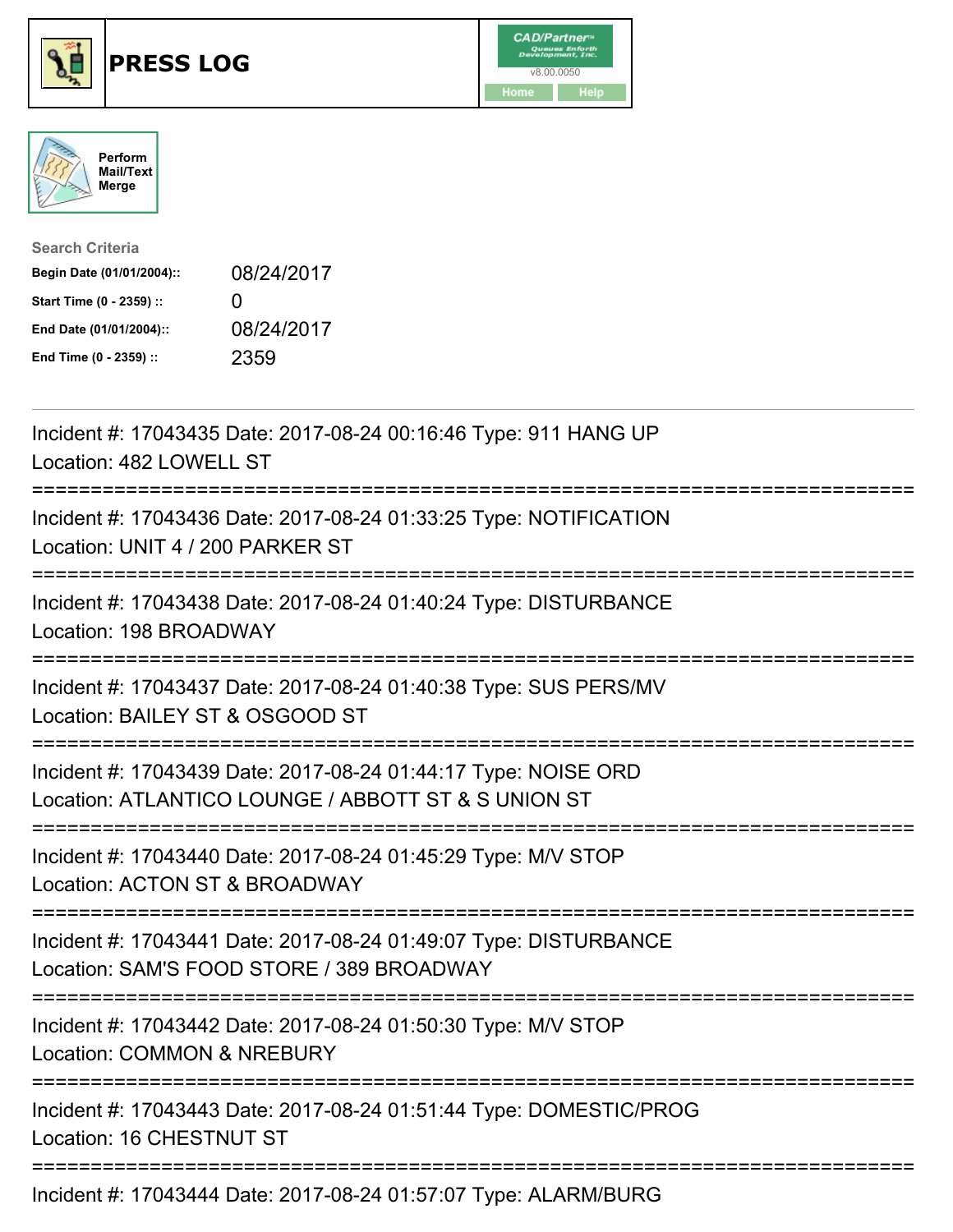| Location: ARTHUR RESIDENCE / 5 MARK LN<br>==============================                                                           |
|------------------------------------------------------------------------------------------------------------------------------------|
| Incident #: 17043445 Date: 2017-08-24 02:04:25 Type: M/V STOP<br>Location: COMMON ST & NEWBURY ST                                  |
| Incident #: 17043446 Date: 2017-08-24 02:05:07 Type: NOISE ORD<br>Location: HAMPSHIRE ST & LAWRENCE ST<br>======================== |
| Incident #: 17043447 Date: 2017-08-24 02:06:42 Type: TRESPASSING<br>Location: 478 RIVERSIDE DR                                     |
| Incident #: 17043448 Date: 2017-08-24 02:09:43 Type: M/V STOP<br>Location: ACTON ST & BROADWAY                                     |
| Incident #: 17043449 Date: 2017-08-24 02:10:14 Type: SUS PERS/MV<br>Location: 25 SYLVESTER ST                                      |
| Incident #: 17043450 Date: 2017-08-24 02:14:07 Type: M/V STOP<br>Location: 289 ESSEX ST                                            |
| Incident #: 17043451 Date: 2017-08-24 02:15:31 Type: TOW/REPOSSED<br><b>Location: 210 MERRIMACK ST</b>                             |
| Incident #: 17043452 Date: 2017-08-24 02:17:35 Type: ROBBERY ARMED<br>Location: OAK ST & SHORT ST                                  |
| Incident #: 17043453 Date: 2017-08-24 02:26:34 Type: M/V STOP<br>Location: 214 ARLINGTON ST                                        |
| Incident #: 17043454 Date: 2017-08-24 02:31:03 Type: M/V STOP<br>Location: 28 CROSS ST                                             |
| Incident #: 17043455 Date: 2017-08-24 02:37:19 Type: EXTRA SURVEIL<br>Location: SAM'S FOOD STORE / 389 BROADWAY                    |
| Incident #: 17043456 Date: 2017-08-24 02:38:15 Type: EXTRA SURVEIL<br><b>Location: TEWKSBURY ST</b>                                |
| Incident #: 17043457 Date: 2017-08-24 02:39:25 Type: M/V STOP<br>Location: COOLIDGE ST                                             |
| Incident #: 17043458 Date: 2017-08-24 02:46:44 Type: EXTRA SURVEIL                                                                 |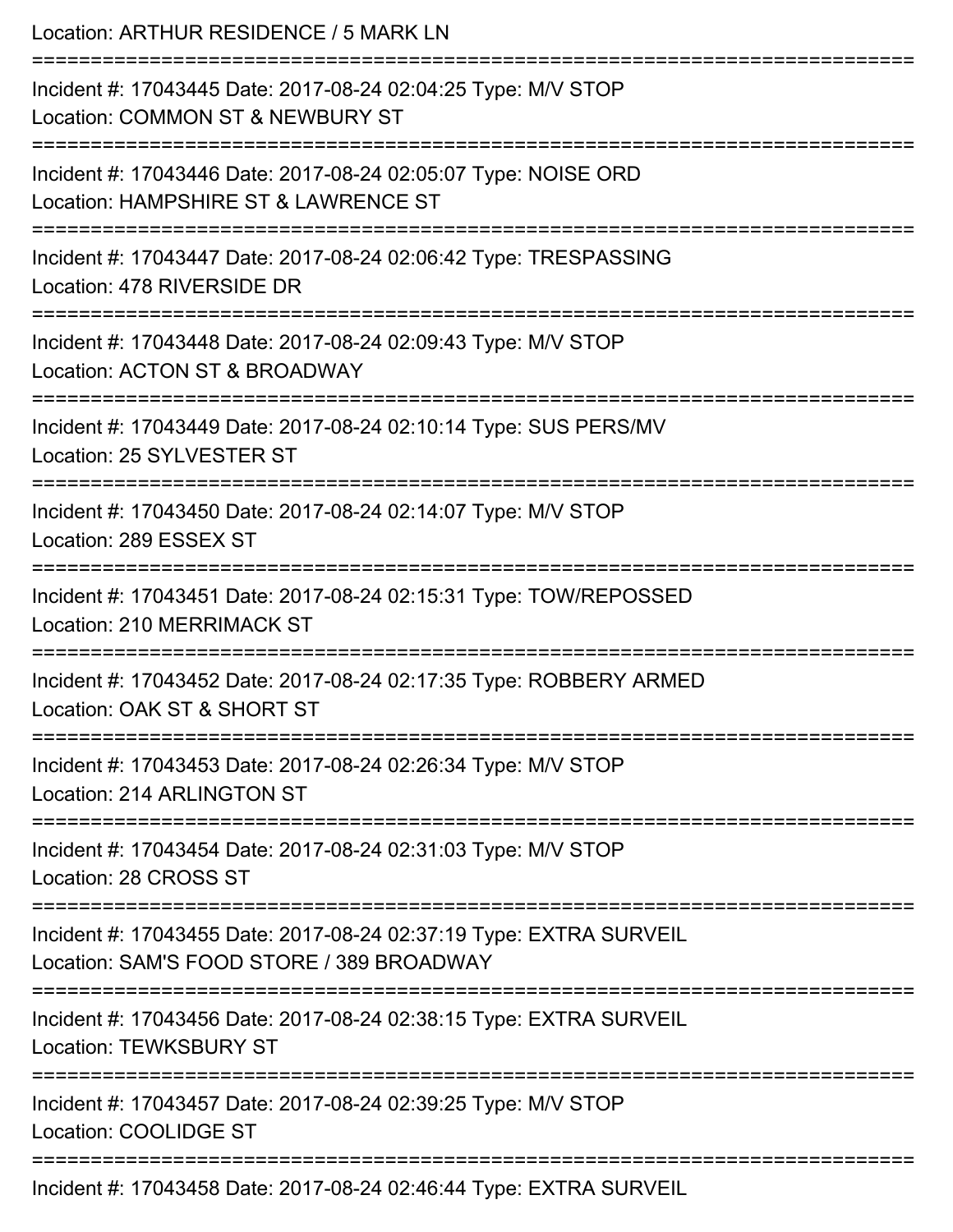| Incident #: 17043459 Date: 2017-08-24 03:34:38 Type: TOW/REPOSSED<br>Location: 6 FERRY ST                                   |
|-----------------------------------------------------------------------------------------------------------------------------|
| Incident #: 17043460 Date: 2017-08-24 03:39:51 Type: M/V STOP<br><b>Location: CANAL</b>                                     |
| Incident #: 17043461 Date: 2017-08-24 03:52:52 Type: M/V STOP<br>Location: HAMPSHIRE ST & PARK ST                           |
| Incident #: 17043462 Date: 2017-08-24 04:29:10 Type: M/V STOP<br>Location: BAILEY ST & BLANCHARD ST                         |
| Incident #: 17043463 Date: 2017-08-24 04:37:49 Type: EXTRA SURVEIL<br><b>Location: TEWKSBURY ST</b>                         |
| Incident #: 17043464 Date: 2017-08-24 04:52:18 Type: UNWANTEDGUEST<br>Location: 628 LOWELL ST                               |
| Incident #: 17043465 Date: 2017-08-24 06:13:37 Type: ASSSIT AMBULANC<br>Location: 800 ESSEX ST                              |
| Incident #: 17043466 Date: 2017-08-24 06:23:27 Type: SELECTIVE ENF<br>Location: MT VERNON ST & S BROADWAY                   |
| Incident #: 17043467 Date: 2017-08-24 06:41:54 Type: M/V STOP<br>Location: GROTON ST & S BROADWAY                           |
| Incident #: 17043468 Date: 2017-08-24 06:51:57 Type: ANIMAL COMPL<br>Location: MT VERNON PARK / JEFFERSON ST & MT VERNON ST |
| Incident #: 17043469 Date: 2017-08-24 06:57:59 Type: PARK & WALK<br>Location: 0 BROADWAY                                    |
| ===================<br>Incident #: 17043470 Date: 2017-08-24 07:02:16 Type: M/V STOP<br>Location: FERGUSON ST & S BROADWAY  |
| Incident #: 17043471 Date: 2017-08-24 07:12:04 Type: M/V STOP<br>Location: HAVERHILL ST & RESERVOIR ST                      |
| ------------------------------------<br>Incident #: 17043473 Date: 2017-08-24 07:24:06 Type: MAL DAMAGE                     |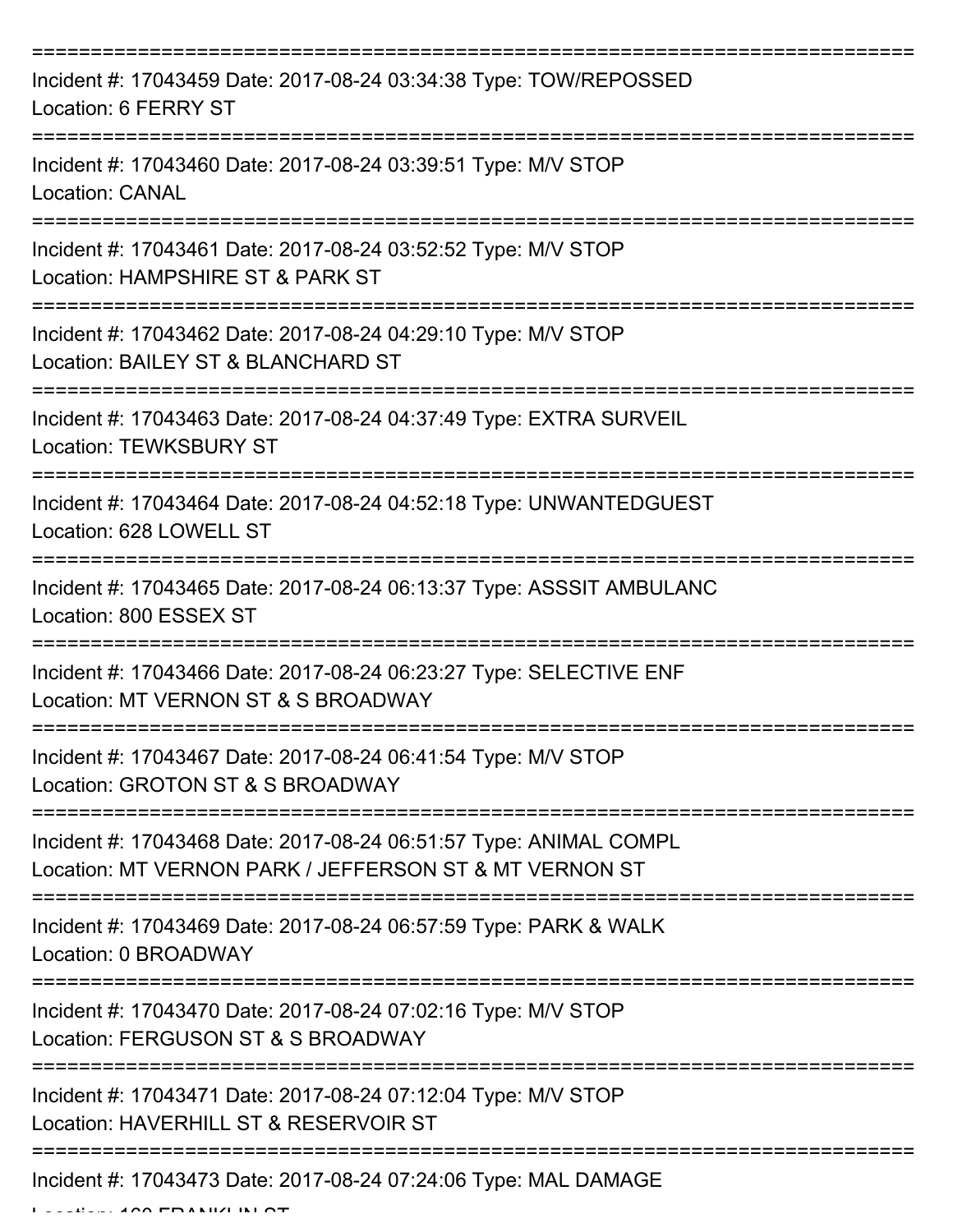| Incident #: 17043472 Date: 2017-08-24 07:24:21 Type: M/V STOP<br>Location: OSGOOD ST & SALEM ST                           |
|---------------------------------------------------------------------------------------------------------------------------|
| Incident #: 17043474 Date: 2017-08-24 07:28:05 Type: M/V STOP<br>Location: HAVERHILL ST & MILTON ST                       |
| Incident #: 17043475 Date: 2017-08-24 07:31:14 Type: ALARM/BURG<br>Location: ST MARY ELEMENTARY SCHOOL / 310 HAVERHILL ST |
| Incident #: 17043476 Date: 2017-08-24 07:41:59 Type: M/V STOP<br>Location: RESERVOIR ST                                   |
| Incident #: 17043477 Date: 2017-08-24 07:43:26 Type: M/V STOP<br><b>Location: CANAL</b>                                   |
| Incident #: 17043478 Date: 2017-08-24 07:49:58 Type: GENERAL SERV<br>Location: 27 LORING ST                               |
| Incident #: 17043479 Date: 2017-08-24 08:08:24 Type: TOW OF M/V<br>Location: 121 EASTON ST                                |
| Incident #: 17043480 Date: 2017-08-24 08:26:43 Type: ASSSIT AMBULANC<br>Location: 129 NEWTON ST                           |
| Incident #: 17043481 Date: 2017-08-24 08:59:58 Type: NOTIFICATION<br>Location: 77 AVON ST FL 2                            |
| Incident #: 17043482 Date: 2017-08-24 09:01:50 Type: NOTIFICATION<br>Location: 16 WENDELL ST                              |
| Incident #: 17043483 Date: 2017-08-24 09:11:40 Type: ALARM/BURG<br>Location: CENTRAL AUTO / 273 S UNION ST                |
| Incident #: 17043484 Date: 2017-08-24 09:24:25 Type: SUS PERS/MV<br>Location: 7ELEVEN / 701 HAVERHILL ST                  |
| Incident #: 17043485 Date: 2017-08-24 09:28:25 Type: PARK & WALK<br>Location: BRADFORD ST & BROADWAY                      |
| Incident #: 17043486 Date: 2017-08-24 09:59:03 Type: B&E/PROG                                                             |

Location: 306 LAMPENCE ST EL 3DD EL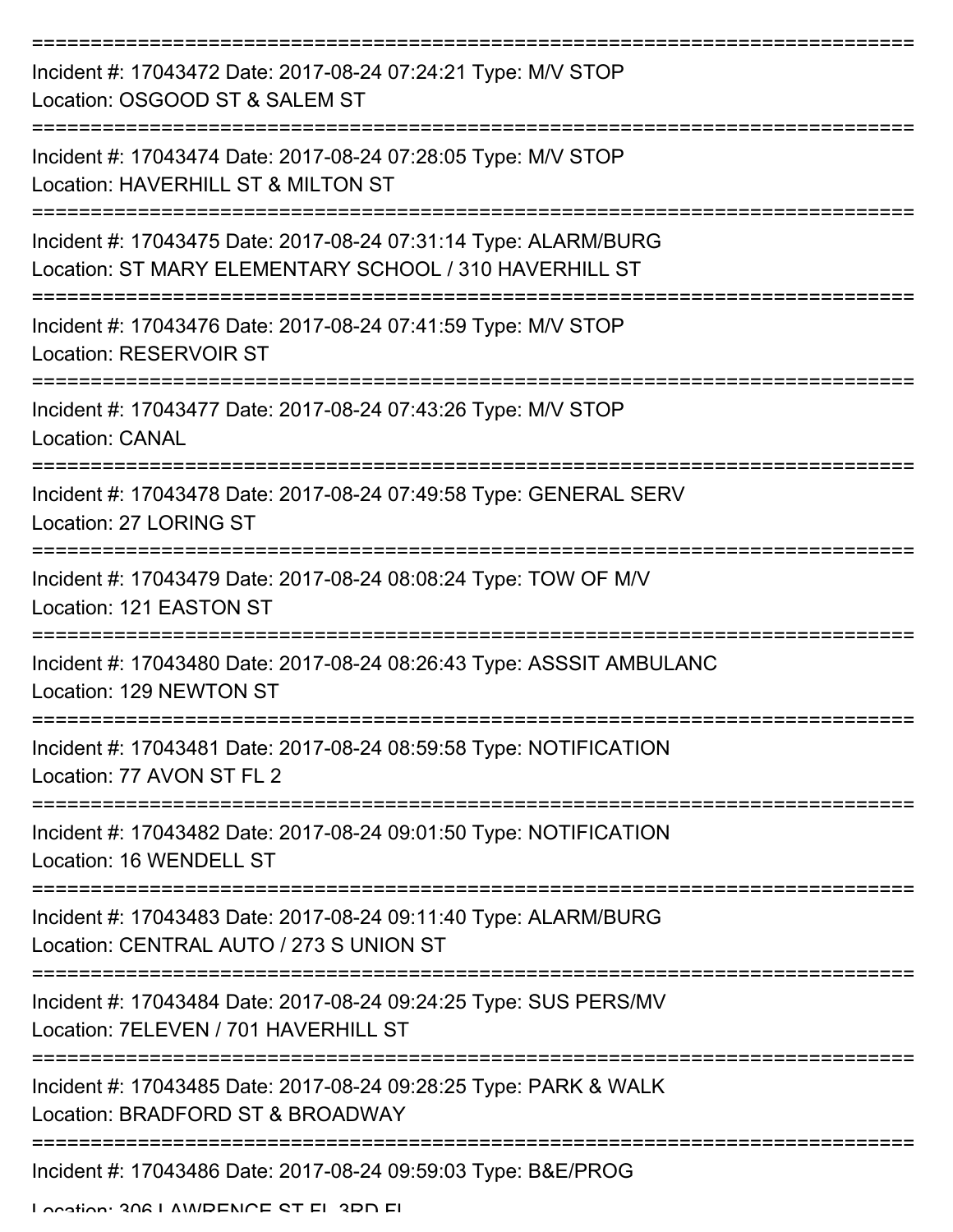| Incident #: 17043487 Date: 2017-08-24 10:03:31 Type: WOMAN DOWN<br>Location: 275 ESSEX ST                                             |
|---------------------------------------------------------------------------------------------------------------------------------------|
| Incident #: 17043488 Date: 2017-08-24 10:13:15 Type: TOW OF M/V<br>Location: 101 SPRINGFIELD ST                                       |
| Incident #: 17043489 Date: 2017-08-24 10:15:07 Type: M/V STOP<br>Location: MT VERNON ST & STEVENS ST                                  |
| Incident #: 17043490 Date: 2017-08-24 10:19:11 Type: UNWANTEDGUEST<br>Location: 55 OAK ST                                             |
| -------------------------<br>Incident #: 17043491 Date: 2017-08-24 10:30:08 Type: SUS PERS/MV<br>Location: FEDERAL BUILDING / MILL ST |
| Incident #: 17043492 Date: 2017-08-24 10:41:10 Type: LOST PROPERTY<br>Location: 124 WILLOW ST #1 FL 1                                 |
| Incident #: 17043493 Date: 2017-08-24 10:53:32 Type: MV/BLOCKING<br>Location: 55 MERRIMACK ST                                         |
| Incident #: 17043494 Date: 2017-08-24 10:58:17 Type: M/V STOP<br>Location: 616 ESSEX ST                                               |
| Incident #: 17043495 Date: 2017-08-24 10:58:56 Type: SUS PERS/MV<br>Location: MERRIMACK ST & S UNION ST                               |
| Incident #: 17043498 Date: 2017-08-24 11:00:58 Type: LOST PROPERTY<br>Location: 334 HOWARD ST #1                                      |
| Incident #: 17043496 Date: 2017-08-24 11:01:28 Type: M/V STOP<br>Location: 80 HIGH ST                                                 |
| Incident #: 17043497 Date: 2017-08-24 11:05:41 Type: M/V STOP<br>Location: COMMON ST & LAWRENCE ST                                    |
| Incident #: 17043499 Date: 2017-08-24 11:10:32 Type: M/V STOP<br>Location: FRANKLIN ST & METHUEN ST                                   |
| Incident #: 17043500 Date: 2017-08-24 11:12:17 Type: NOISE ORD                                                                        |

Location: 57 EUTAW ST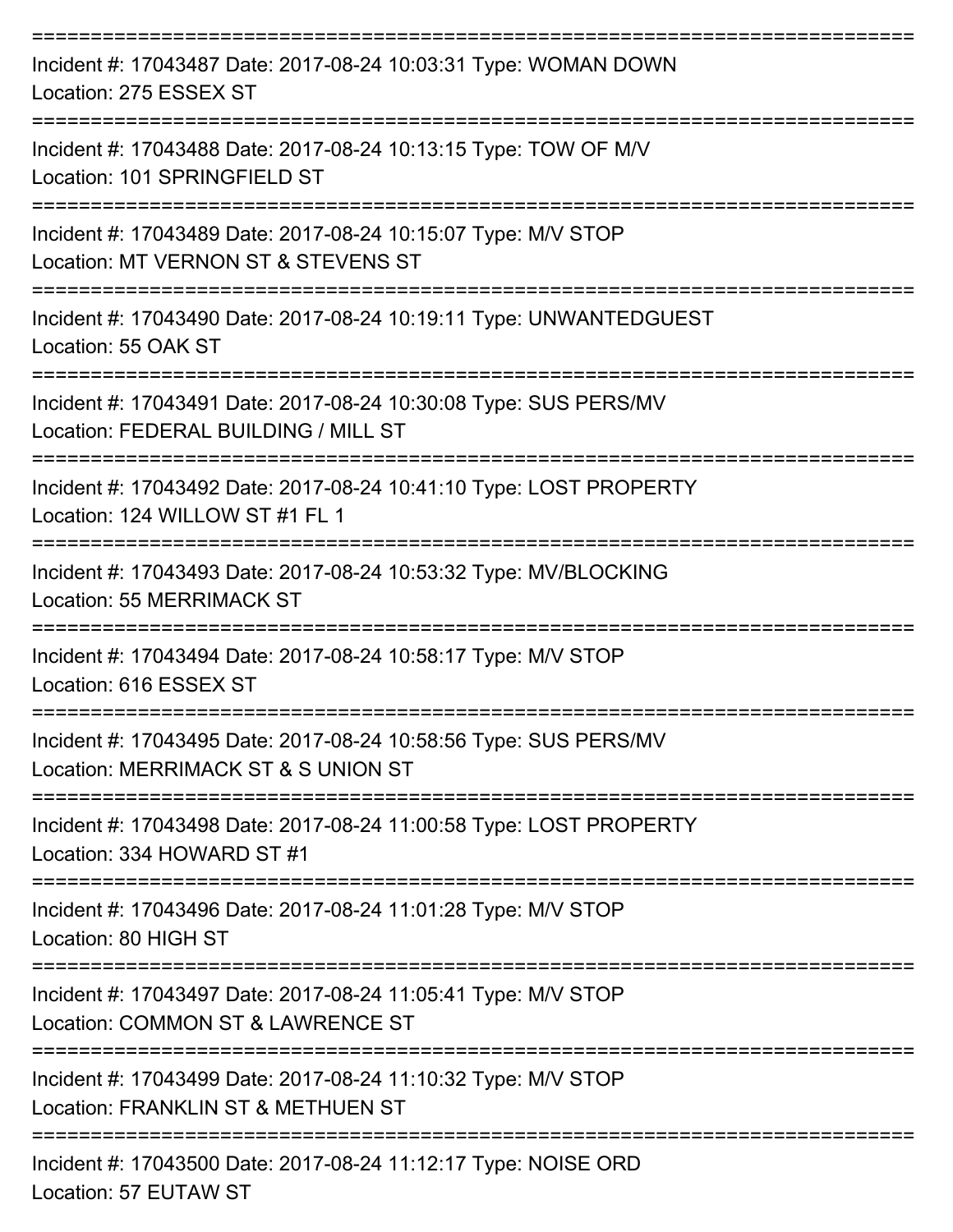Incident #: 17043501 Date: 2017-08-24 11:16:32 Type: WARRANT SERVE Location: 15 A BIRCH ST =========================================================================== Incident #: 17043502 Date: 2017-08-24 11:21:47 Type: M/V STOP Location: PENN JWN0208 / KENNETH ST & S BROADWAY =========================================================================== Incident #: 17043503 Date: 2017-08-24 11:32:15 Type: M/V STOP Location: 5893EY / 1 MILL ST =========================================================================== Incident #: 17043504 Date: 2017-08-24 11:35:31 Type: SUS PERS/MV Location: 302 LOWELL ST =========================================================================== Incident #: 17043505 Date: 2017-08-24 11:39:09 Type: AUTO ACC/UNK PI Location: 37 NEWBURY ST =========================================================================== Incident #: 17043506 Date: 2017-08-24 11:40:25 Type: ASSSIT OTHER PD Location: 31 JACKSON ST #3 =========================================================================== Incident #: 17043507 Date: 2017-08-24 11:49:40 Type: M/V STOP Location: AYER RD & MT VERNON ST =========================================================================== Incident #: 17043508 Date: 2017-08-24 11:50:06 Type: M/V STOP Location: BROADWAY & HAVERHILL ST =========================================================================== Incident #: 17043509 Date: 2017-08-24 12:07:29 Type: FRAUD Location: 90 LOWELL ST =========================================================================== Incident #: 17043510 Date: 2017-08-24 12:09:31 Type: PARK & WALK Location: BRADFORD ST & BROADWAY =========================================================================== Incident #: 17043511 Date: 2017-08-24 12:15:25 Type: M/V STOP Location: MELVIN ST & OXFORD ST =========================================================================== Incident #: 17043512 Date: 2017-08-24 12:21:21 Type: MEDIC SUPPORT Location: 290 MERRIMACK ST =========================================================================== Incident #: 17043513 Date: 2017-08-24 12:30:26 Type: M/V STOP Location: 1WC592 / 117 E HAVERHILL ST =========================================================================== Incident #: 17043514 Date: 2017-08-24 12:31:54 Type: M/V STOP Location: 2KS567 / 388 LOWELL ST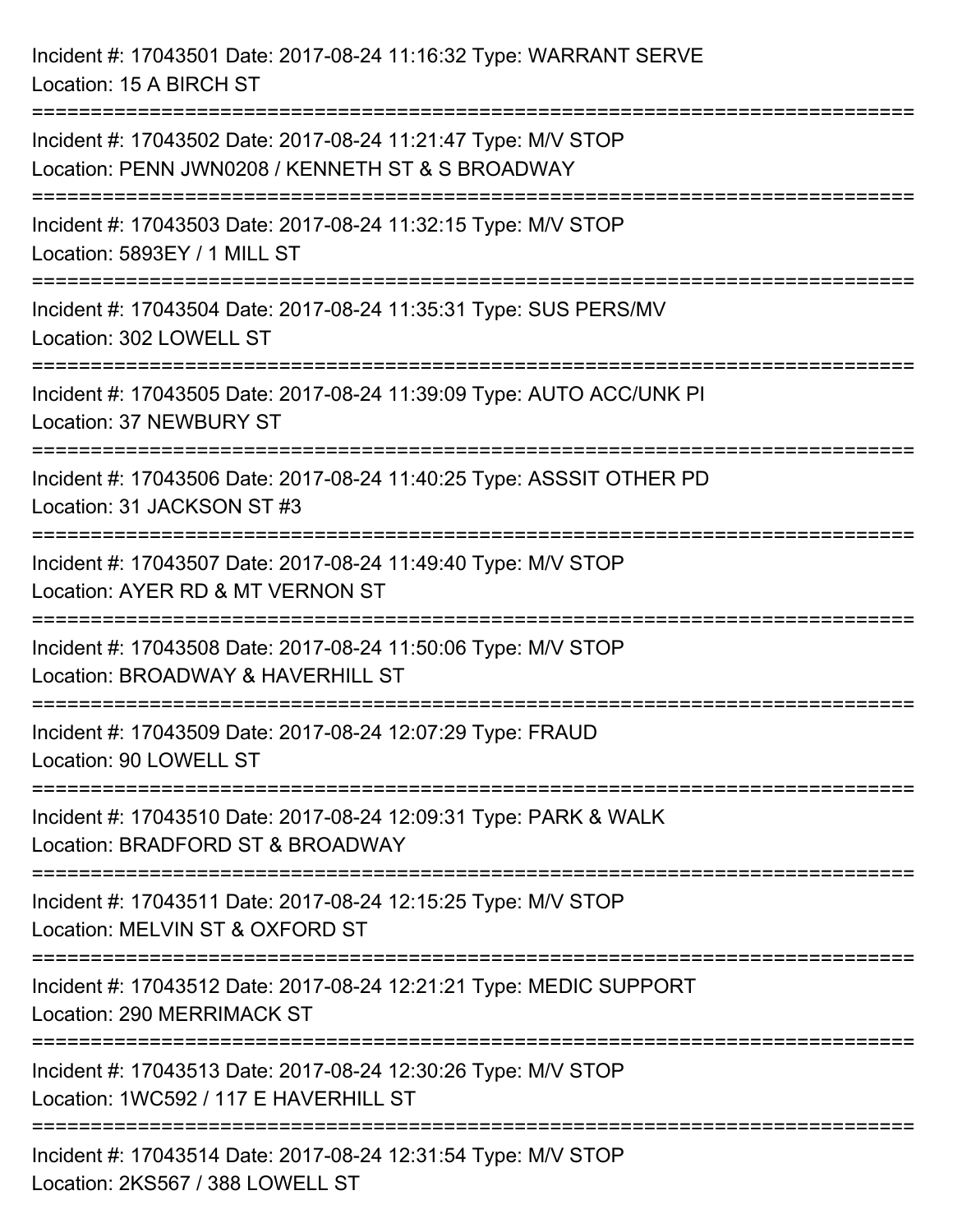| Incident #: 17043515 Date: 2017-08-24 12:40:18 Type: M/V STOP<br>Location: 62 WARREN ST                                      |
|------------------------------------------------------------------------------------------------------------------------------|
| ======================<br>Incident #: 17043516 Date: 2017-08-24 12:53:02 Type: SUICIDE ATTEMPT<br>Location: 28 LENOX ST FL 1 |
| Incident #: 17043517 Date: 2017-08-24 13:00:31 Type: SUS PERS/MV<br>Location: 302 LAWRENCE ST FL 2                           |
| Incident #: 17043518 Date: 2017-08-24 13:05:02 Type: SUS PERS/MV<br>Location: 124 HOWARD ST                                  |
| Incident #: 17043519 Date: 2017-08-24 13:11:48 Type: THREATS<br>Location: 58 WALNUT ST<br>----------------------------       |
| Incident #: 17043520 Date: 2017-08-24 13:25:52 Type: M/V STOP<br>Location: 62 SARGENT ST                                     |
| Incident #: 17043521 Date: 2017-08-24 13:34:55 Type: M/V STOP<br>Location: S BOWDOIN ST & TAFT ST                            |
| Incident #: 17043522 Date: 2017-08-24 13:35:56 Type: M/V STOP<br>Location: E HAVERHILL ST & YOUNG AV                         |
| Incident #: 17043523 Date: 2017-08-24 13:41:14 Type: MEDIC SUPPORT<br>Location: 353 ELM ST #APT506                           |
| Incident #: 17043524 Date: 2017-08-24 13:46:52 Type: M/V STOP<br>Location: LENOX ST & S BROADWAY                             |
| Incident #: 17043525 Date: 2017-08-24 13:55:24 Type: SUS PERS/MV<br>Location: 2 ALBION ST                                    |
| Incident #: 17043526 Date: 2017-08-24 14:05:53 Type: CK WELL BEING<br>Location: 249 FARNHAM ST                               |
| Incident #: 17043527 Date: 2017-08-24 14:09:42 Type: 209A/SERVE<br>Location: 31 ROYAL ST                                     |
| Incident #: 17043530 Date: 2017-08-24 14:18:51 Type: THREATS<br><b>Location: MT VERNON ST</b>                                |

===========================================================================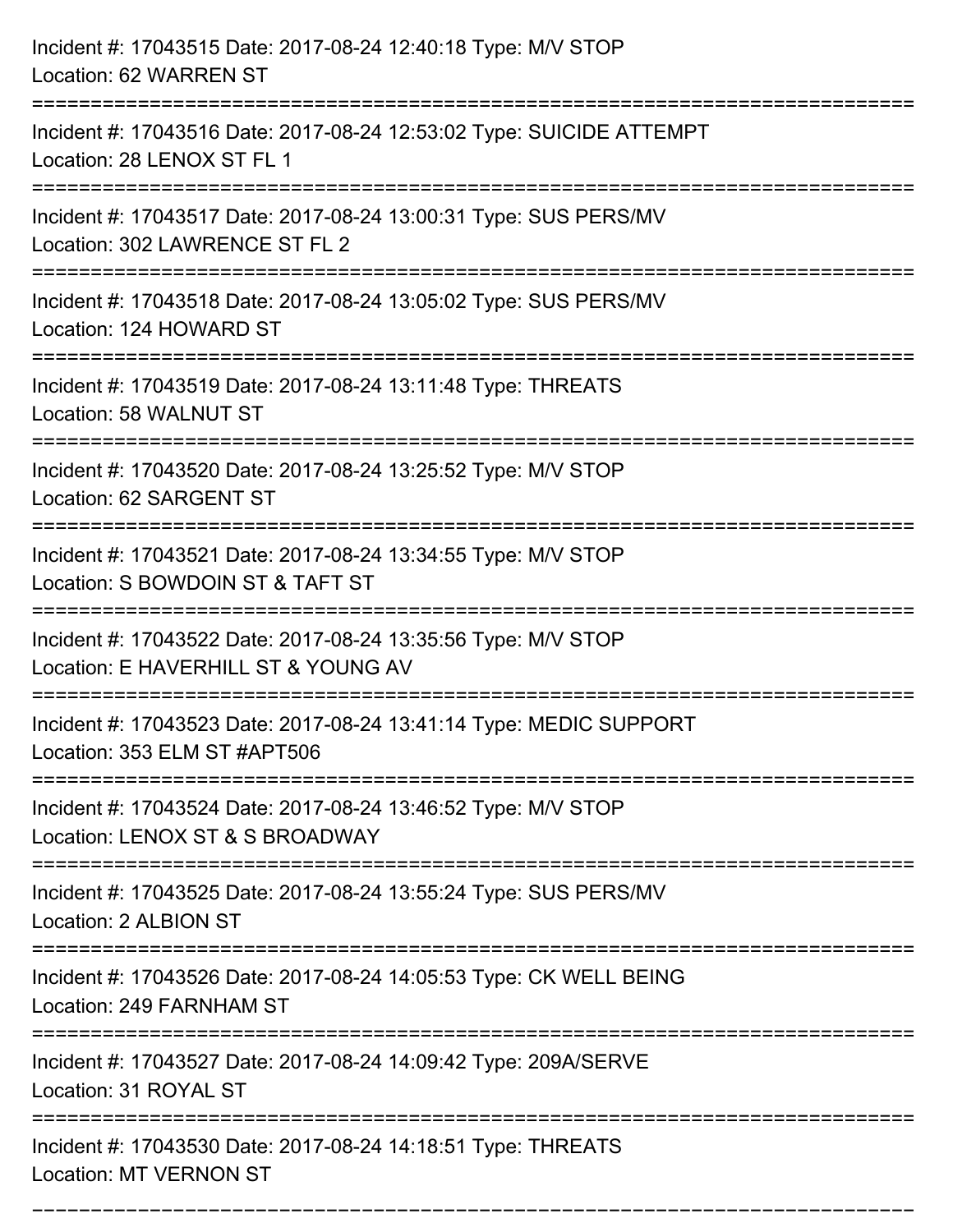| Incident #: 17043528 Date: 2017-08-24 14:19:13 Type: 209A/SERVE<br>Location: 332 BROADWAY                            |
|----------------------------------------------------------------------------------------------------------------------|
| Incident #: 17043529 Date: 2017-08-24 14:22:41 Type: AUTO ACC/NO PI<br>Location: RT 114 MARKET BASKET / null         |
| Incident #: 17043531 Date: 2017-08-24 14:25:45 Type: 209A/SERVE<br>Location: 94 CROSS ST                             |
| Incident #: 17043533 Date: 2017-08-24 14:31:17 Type: HIT & RUN M/V<br>Location: LOWELL ST & OXFORD ST                |
| Incident #: 17043532 Date: 2017-08-24 14:32:28 Type: 209A/SERVE<br>Location: 18 FRANKLIN ST #804                     |
| Incident #: 17043534 Date: 2017-08-24 14:35:27 Type: M/V STOP<br>Location: 19 OXFORD ST                              |
| Incident #: 17043537 Date: 2017-08-24 15:09:59 Type: GENERAL SERV<br>Location: 20 COMMON ST                          |
| Incident #: 17043535 Date: 2017-08-24 15:10:36 Type: M/V STOP<br>Location: COMMON ST & JACKSON ST                    |
| Incident #: 17043536 Date: 2017-08-24 15:10:54 Type: M/V STOP<br>Location: ABBOTT ST & PHILLIPS ST                   |
| Incident #: 17043538 Date: 2017-08-24 15:12:41 Type: DISTURBANCE<br><b>Location: SULLIVAN PARK</b>                   |
| Incident #: 17043540 Date: 2017-08-24 15:25:39 Type: FRAUD<br>Location: 29 OREGON AV                                 |
| Incident #: 17043539 Date: 2017-08-24 15:27:10 Type: SUS PERS/MV<br>Location: SUNOCO SERVICE, SANCHEZ / 599 BROADWAY |
| Incident #: 17043541 Date: 2017-08-24 15:36:20 Type: CK WELL BEING<br>Location: 179 ARLINGTON ST #9                  |
| Incident #: 17043542 Date: 2017-08-24 15:38:44 Type: AUTO ACC/NO PI<br>Location: GENERAL ST & PROSPECT ST            |
|                                                                                                                      |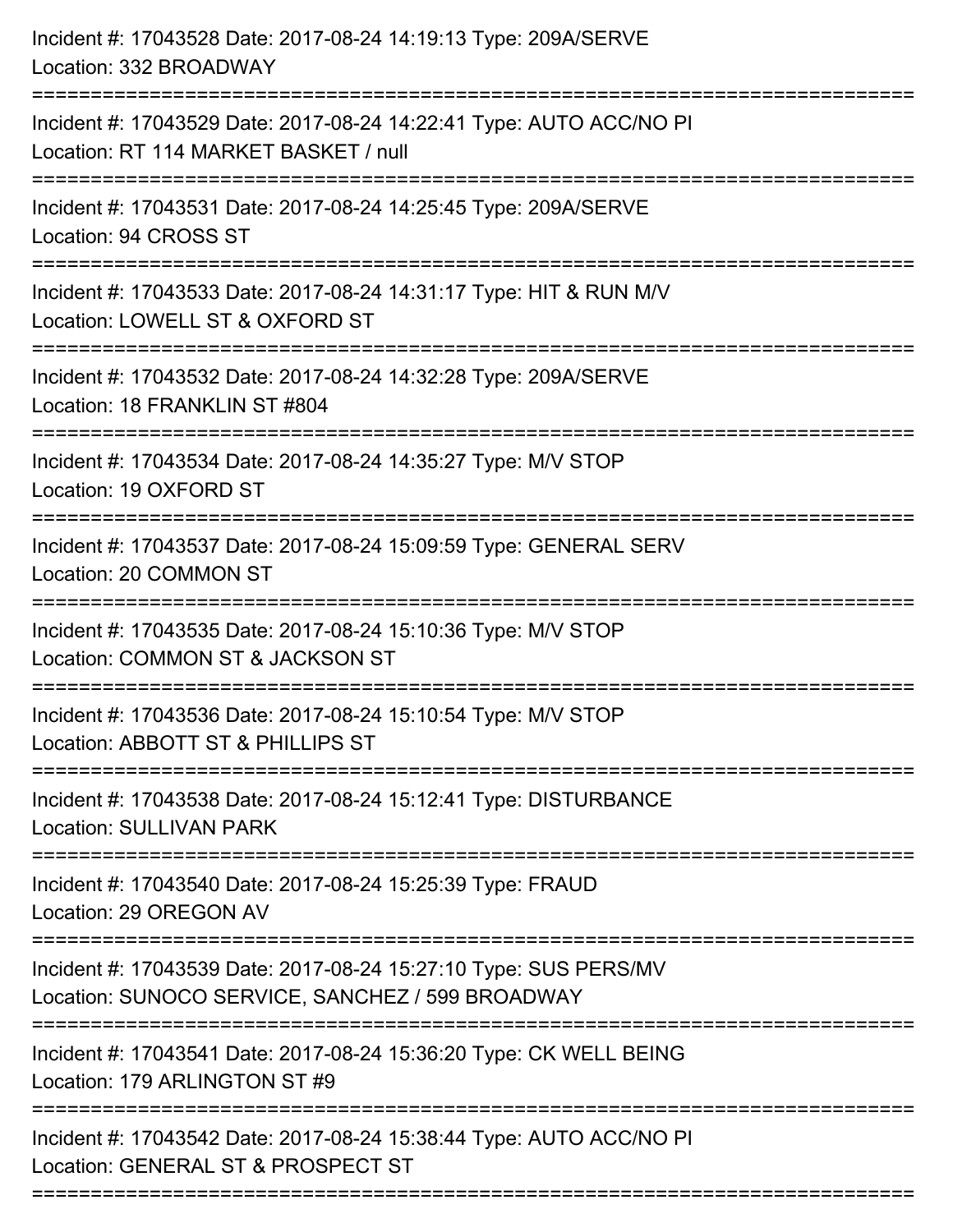Location: 176 BAILEY ST

| Incident #: 17043544 Date: 2017-08-24 15:48:21 Type: A&B PROG<br>Location: S UNION ST & SALEM ST             |
|--------------------------------------------------------------------------------------------------------------|
| Incident #: 17043547 Date: 2017-08-24 15:49:35 Type: THREATS<br>Location: 142 HOWARD ST                      |
| Incident #: 17043545 Date: 2017-08-24 15:50:10 Type: COURT DOC SERVE<br>Location: 96 WILLOW ST               |
| Incident #: 17043546 Date: 2017-08-24 15:52:05 Type: GENERAL SERV<br>Location: ANDOVER PD                    |
| Incident #: 17043548 Date: 2017-08-24 15:55:56 Type: 911 HANG UP<br>Location: CORP, COSININ / 436 S UNION ST |
| Incident #: 17043549 Date: 2017-08-24 15:58:58 Type: DRUG INVEST<br>Location: 27 MILTON ST                   |
| Incident #: 17043550 Date: 2017-08-24 16:04:40 Type: 209A/SERVE<br>Location: 19 WALNUT ST                    |
| Incident #: 17043551 Date: 2017-08-24 16:12:03 Type: THREATS<br>Location: 499 HAVERHILL ST                   |
| Incident #: 17043552 Date: 2017-08-24 16:17:40 Type: AUTO ACC/NO PI<br>Location: HAVERHILL ST & LAWRENCE ST  |
| Incident #: 17043553 Date: 2017-08-24 16:29:14 Type: 209A/SERVE<br>Location: 187 ANDOVER ST                  |
| Incident #: 17043555 Date: 2017-08-24 16:36:40 Type: IDENTITY THEFT<br>Location: 7 FARNHAM                   |
| Incident #: 17043554 Date: 2017-08-24 16:38:49 Type: 209A/SERVE<br>Location: 54 FOSTER ST                    |
| Incident #: 17043556 Date: 2017-08-24 16:45:48 Type: MEDIC SUPPORT<br>Location: 52 NEWBURY ST FL 2           |
|                                                                                                              |

Incident #: 17043557 Date: 2017 08 24 16:54:09 Type: M/V STOP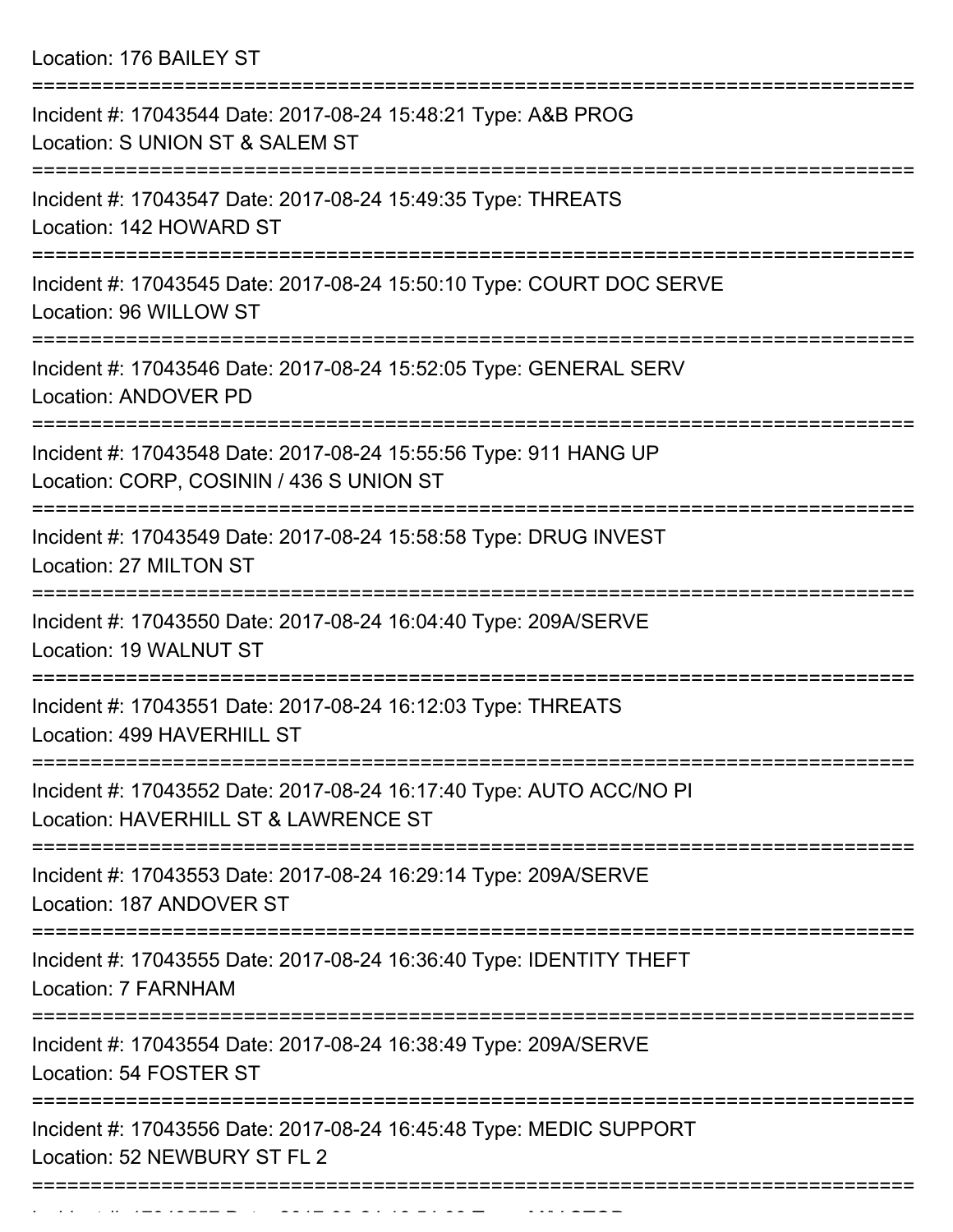Location: COMMON ST & LAWRENCE ST

| Incident #: 17043558 Date: 2017-08-24 16:58:26 Type: ALARM/BURG<br>Location: BANK OF AMERICA / 67 WINTHROP AV<br>----------------   |
|-------------------------------------------------------------------------------------------------------------------------------------|
| Incident #: 17043559 Date: 2017-08-24 17:17:42 Type: AUTO ACC/PED<br>Location: MARKET ST & SALEM ST                                 |
| Incident #: 17043560 Date: 2017-08-24 17:34:16 Type: M/V STOP<br><b>Location: LINCOLN CT</b>                                        |
| Incident #: 17043561 Date: 2017-08-24 17:34:29 Type: ALARM/BURG<br>Location: LAWRENCE FAMILY DEVELOPMENT CHARTER / 400 HAVERHILL ST |
| Incident #: 17043562 Date: 2017-08-24 17:45:39 Type: DISTURBANCE<br>Location: 63 BROOK ST                                           |
| Incident #: 17043563 Date: 2017-08-24 17:48:43 Type: ALARM/BURG<br>Location: KOWOWICZ RESIDENCE / 28 CHELMSFORD ST                  |
| Incident #: 17043564 Date: 2017-08-24 18:06:01 Type: M/V STOP<br>Location: 342 BROADWAY                                             |
| Incident #: 17043565 Date: 2017-08-24 18:09:02 Type: THREATS<br>Location: 499 HAVERHILL ST #2 FL 1                                  |
| Incident #: 17043566 Date: 2017-08-24 18:30:50 Type: ALARM/HOLD<br>Location: WASH N TIME / 72 UNION ST                              |
| Incident #: 17043567 Date: 2017-08-24 18:34:19 Type: 209A/SERVE<br>Location: 194 LAWRENCE ST                                        |
| Incident #: 17043568 Date: 2017-08-24 18:42:16 Type: LOUD NOISE<br>Location: 80 FERRY ST                                            |
| Incident #: 17043569 Date: 2017-08-24 18:44:11 Type: SUS PERS/MV<br>Location: 50 ISLAND ST                                          |
| Incident #: 17043571 Date: 2017-08-24 18:48:03 Type: ALARM/BURG<br>Location: RESIDENT VIDALIANA MUNOZ / 187 ANDOVER ST              |
|                                                                                                                                     |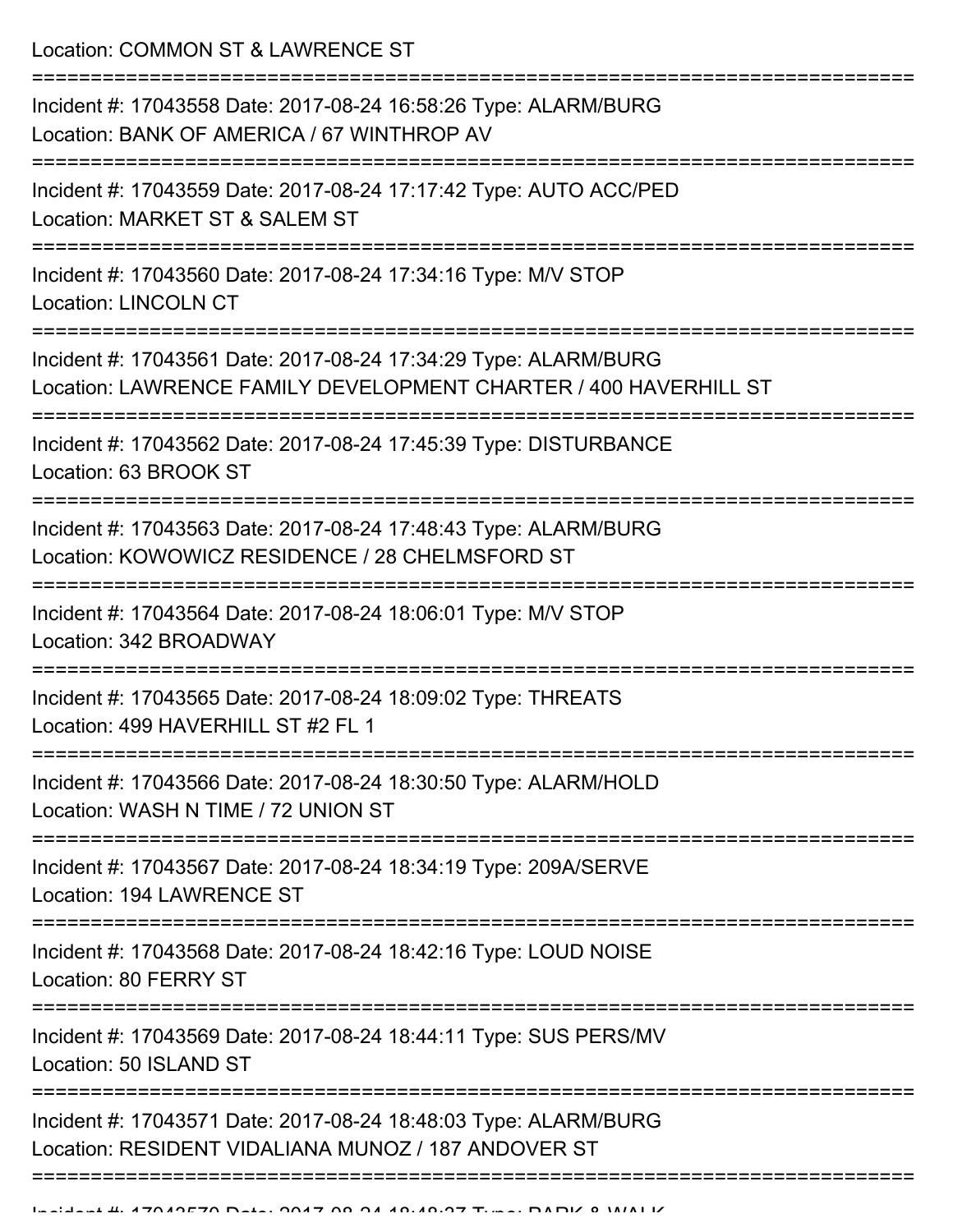Location: 44 MELVIN ST

=========================================================================== Incident #: 17043572 Date: 2017-08-24 18:56:22 Type: WOMAN DOWN Location: 50 BROADWAY =========================================================================== Incident #: 17043573 Date: 2017-08-24 18:58:02 Type: SUICIDE ATTEMPT Location: 477 ANDOVER ST =========================================================================== Incident #: 17043574 Date: 2017-08-24 18:59:55 Type: NOISE ORD Location: 87 SUNSET AV =========================================================================== Incident #: 17043575 Date: 2017-08-24 19:02:29 Type: MEDIC SUPPORT Location: 2 MEADOW ST =========================================================================== Incident #: 17043576 Date: 2017-08-24 19:03:03 Type: M/V STOP Location: S BROADWAY =========================================================================== Incident #: 17043578 Date: 2017-08-24 19:04:12 Type: DISTURBANCE Location: SAM'S FOOD STORE / 389 BROADWAY =========================================================================== Incident #: 17043577 Date: 2017-08-24 19:06:12 Type: ALARM/BURG Location: MAYLYN BARBER SHOP / 471 BROADWAY =========================================================================== Incident #: 17043579 Date: 2017-08-24 19:10:15 Type: LOUD NOISE Location: 80 FERRY ST =========================================================================== Incident #: 17043580 Date: 2017-08-24 19:15:39 Type: DISTURBANCE Location: SOUTH LAWRENCE EAST SCHOOL / 165 CRAWFORD ST =========================================================================== Incident #: 17043581 Date: 2017-08-24 19:24:41 Type: DISTURBANCE Location: AMES ST & YALE ST =========================================================================== Incident #: 17043582 Date: 2017-08-24 19:30:32 Type: DISTURBANCE Location: CRAWFORD ST & EXETER ST =========================================================================== Incident #: 17043583 Date: 2017-08-24 19:34:21 Type: M/V STOP Location: 257 ESSEX ST =========================================================================== Incident #: 17043584 Date: 2017-08-24 19:41:00 Type: M/V STOP Location: LAWRENCE ST & LEXINGTON ST ===========================================================================

Incident #: 17043585 Date: 2017-08-24 19:51:44 Type: LARCENY/PROG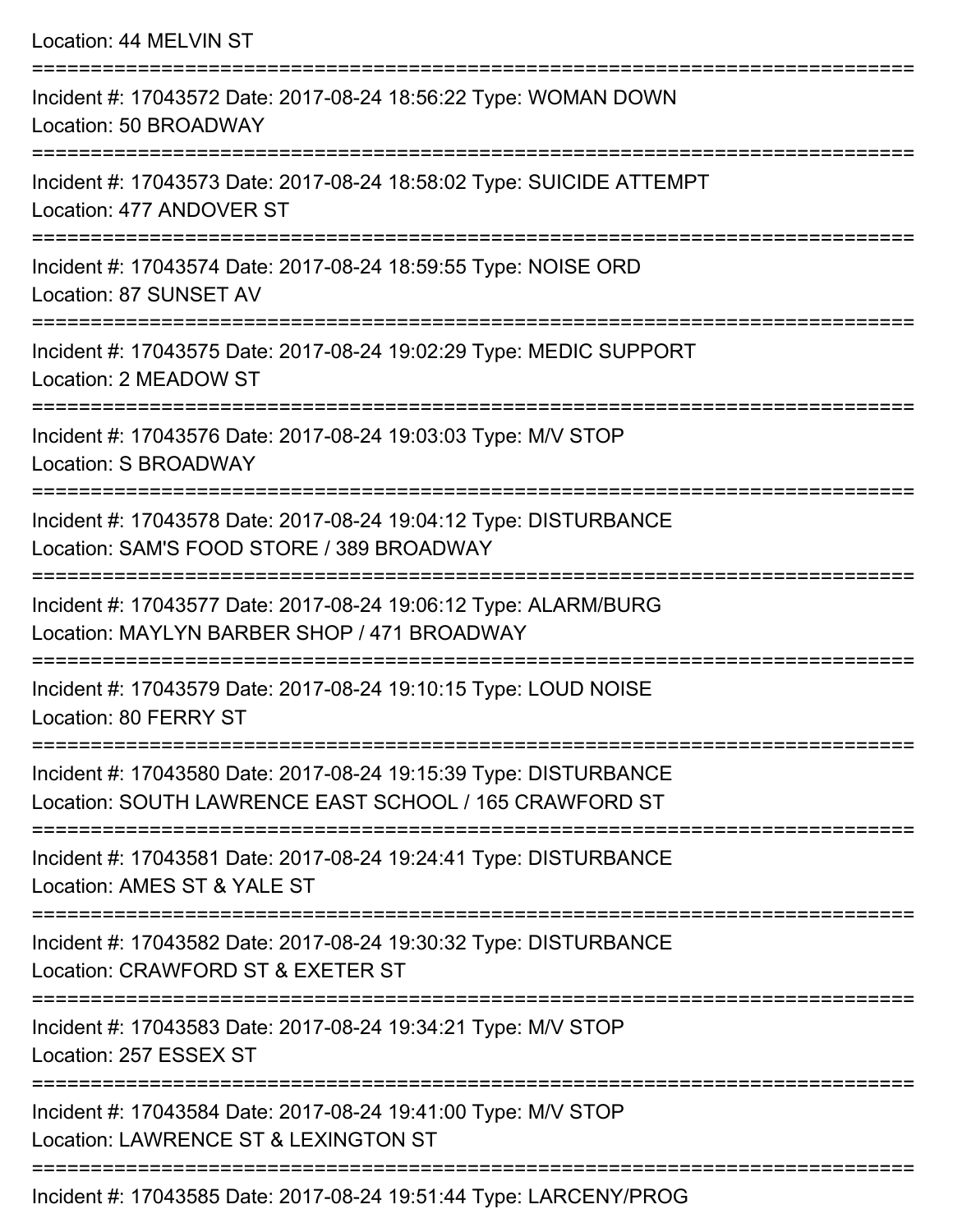| Incident #: 17043586 Date: 2017-08-24 20:00:33 Type: DISTURBANCE<br><b>Location: SHAWMUT ST</b>                    |
|--------------------------------------------------------------------------------------------------------------------|
| Incident #: 17043587 Date: 2017-08-24 20:08:37 Type: FIGHT<br>Location: 36 MORTON ST                               |
| Incident #: 17043589 Date: 2017-08-24 20:12:54 Type: DISTURBANCE<br>Location: 606 LOWELL ST                        |
| Incident #: 17043588 Date: 2017-08-24 20:13:29 Type: NOISE ORD<br>Location: 76 HAWLEY ST                           |
| Incident #: 17043590 Date: 2017-08-24 20:23:53 Type: PARK & WALK<br><b>Location: HANCOCK ST</b>                    |
| Incident #: 17043591 Date: 2017-08-24 20:27:50 Type: FIGHT<br>Location: 57 KNOX ST                                 |
| Incident #: 17043592 Date: 2017-08-24 20:29:00 Type: ALARM/BURG<br>Location: RESIDENT CAROLINA ALONZO / 6 GREEN ST |
| Incident #: 17043593 Date: 2017-08-24 20:39:52 Type: DISTURBANCE<br>Location: JOHN ST                              |
| Incident #: 17043594 Date: 2017-08-24 20:43:40 Type: MV/BLOCKING<br><b>Location: APPLETON WY</b>                   |
| Incident #: 17043595 Date: 2017-08-24 20:56:31 Type: SUS PERS/MV<br>Location: 475 HAVERHILL ST                     |
| Incident #: 17043596 Date: 2017-08-24 20:58:22 Type: ALARM/BURG<br>Location: BRANCO FLOWER SHOP / 89 ESSEX ST      |
| Incident #: 17043598 Date: 2017-08-24 21:05:28 Type: M/V STOP<br>Location: 67 S BROADWAY                           |
| Incident #: 17043597 Date: 2017-08-24 21:05:44 Type: DOMESTIC/PAST<br>Location: 22 LORING ST                       |
| Incident #: 17043599 Date: 2017-08-24 21:08:03 Type: M/V STOP                                                      |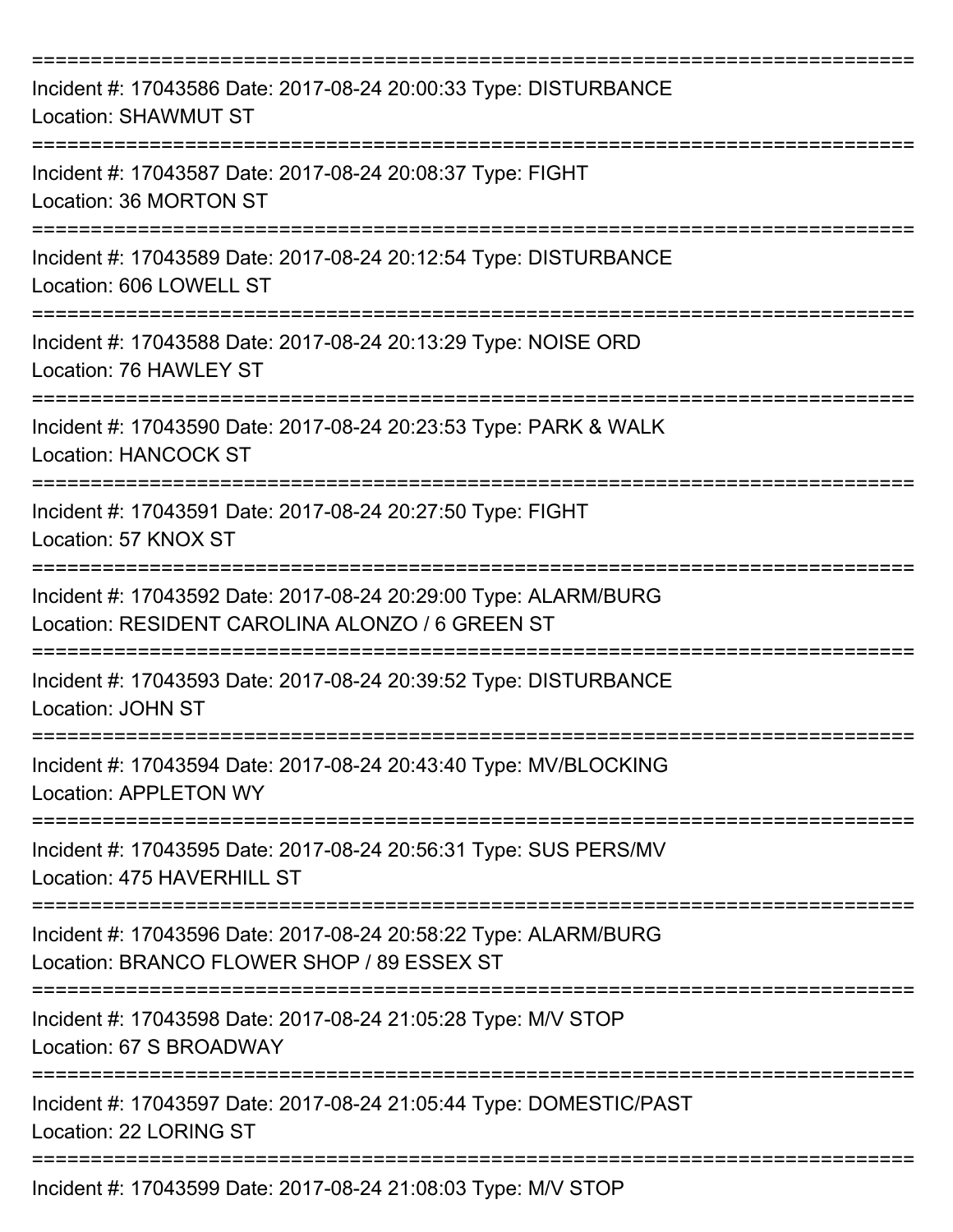| Incident #: 17043600 Date: 2017-08-24 21:12:55 Type: SUS PERS/MV<br>Location: 46 BELMONT ST                   |
|---------------------------------------------------------------------------------------------------------------|
| Incident #: 17043601 Date: 2017-08-24 21:16:00 Type: TRESPASSING<br>Location: 21 WEST ST                      |
| Incident #: 17043602 Date: 2017-08-24 21:28:17 Type: ALARM/BANK<br>Location: BANK OF AMERICA / 67 WINTHROP AV |
| Incident #: 17043603 Date: 2017-08-24 21:31:04 Type: LOUD NOISE<br>Location: 136 EXCHANGE ST                  |
| Incident #: 17043604 Date: 2017-08-24 21:39:41 Type: DISTURBANCE<br><b>Location: 6 BENNINGTON ST</b>          |
| Incident #: 17043605 Date: 2017-08-24 21:40:52 Type: MAN DOWN<br>Location: 3 GROVE ST                         |
| Incident #: 17043606 Date: 2017-08-24 21:43:20 Type: DISTURBANCE<br>Location: CORNISH ST & KNOX ST            |
| Incident #: 17043607 Date: 2017-08-24 21:57:57 Type: MV/BLOCKING<br>Location: 10 MORTON ST                    |
| Incident #: 17043608 Date: 2017-08-24 22:01:40 Type: AUTO ACC/UNK PI<br>Location: 356 S UNION ST              |
| Incident #: 17043609 Date: 2017-08-24 22:03:55 Type: LOUD NOISE<br>Location: 49 EXCHANGE ST                   |
| Incident #: 17043610 Date: 2017-08-24 22:38:32 Type: M/V STOP<br>Location: CENTRAL BRIDGE / 0 MERRIMACK ST    |
| Incident #: 17043611 Date: 2017-08-24 22:39:06 Type: 911 HANG UP<br>Location: 37 DUCKETT AV                   |
| Incident #: 17043612 Date: 2017-08-24 22:48:45 Type: ALARM/BURG<br>Location: ROMANOS PIZZA / 311 MERRIMACK ST |
| Incident #: 17043613 Date: 2017-08-24 23:15:47 Type: LOUD NOISE                                               |

 $L$ ....  $\Delta$  A PARKER ST